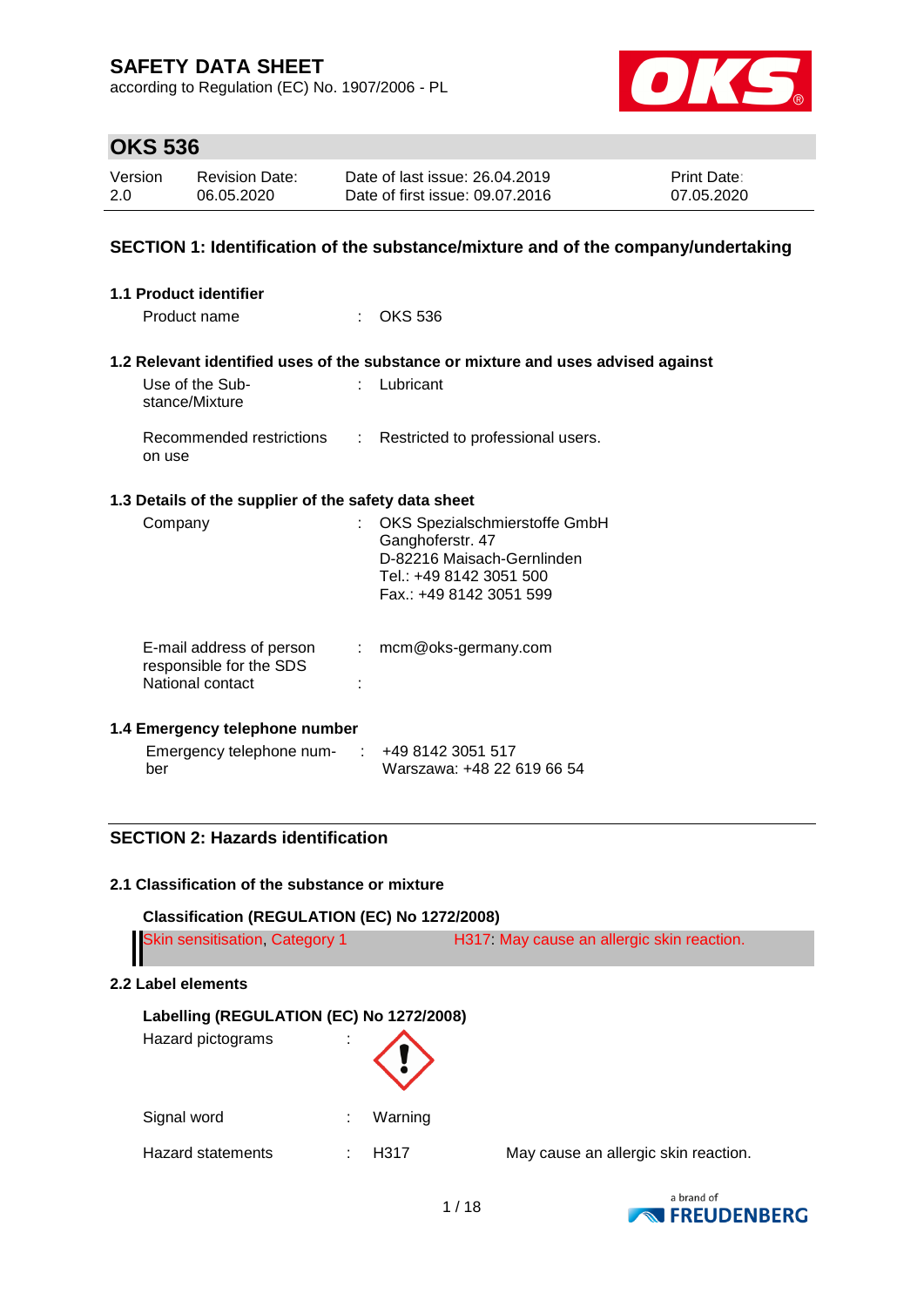according to Regulation (EC) No. 1907/2006 - PL



# **OKS 536**

| Version<br>2.0 | <b>Revision Date:</b><br>06.05.2020 | Date of last issue: 26.04.2019<br>Date of first issue: 09.07.2016 |                                                                      | <b>Print Date:</b><br>07.05.2020 |
|----------------|-------------------------------------|-------------------------------------------------------------------|----------------------------------------------------------------------|----------------------------------|
|                | Precautionary statements            | <b>Prevention:</b><br>P <sub>261</sub><br>P <sub>272</sub>        | Avoid breathing vapours.<br>Contaminated work clothing should not be |                                  |
|                |                                     | P <sub>280</sub>                                                  | allowed out of the workplace.<br>Wear protective gloves.             |                                  |
|                |                                     | Response:                                                         |                                                                      |                                  |
|                |                                     | $P302 + P352$                                                     | IF ON SKIN: Wash with plenty of soap and<br>water.                   |                                  |
|                |                                     | $P333 + P313$                                                     | If skin irritation or rash occurs: Get medical<br>advice/attention.  |                                  |
|                |                                     | P362 + P364                                                       | Take off contaminated clothing and wash it<br>before reuse.          |                                  |

Hazardous components which must be listed on the label: 2-methylisothiazol-3(2H)-one

### **2.3 Other hazards**

This substance/mixture contains no components considered to be either persistent, bioaccumulative and toxic (PBT), or very persistent and very bioaccumulative (vPvB) at levels of 0.1% or higher.

## **SECTION 3: Composition/information on ingredients**

### **3.2 Mixtures**

Chemical nature : Aqueous solution graphite inorganic binding agent

#### **Components**

| Chemical name                         | CAS-No.<br>EC-No.<br>Index-No.<br>Registration number | Classification                                                                                                                | Concentration<br>limits<br>M-Factor<br><b>Notes</b> | Concentration<br>(% w/w) |
|---------------------------------------|-------------------------------------------------------|-------------------------------------------------------------------------------------------------------------------------------|-----------------------------------------------------|--------------------------|
| dodecylguanidine<br>monohydrochloride | 13590-97-1<br>237-030-0                               | Acute Tox.4; H302<br>Acute Tox.2; H330   M-Factor: 10/<br>Skin Corr.1B;<br>H314<br>Eye Dam.1; H318<br>Aquatic Acute1;<br>H400 |                                                     | $>= 0,0025 - 1$<br>0,025 |
| 2-methylisothiazol-<br>$3(2H)$ -one   | 2682-20-4<br>220-239-6<br>613-326-00-9                | Acute Tox.3; H301<br>Acute Tox.2; H330  <br>Acute Tox.3; H311<br>Skin Corr.1B;<br>H314<br>Eye Dam.1; H318                     | $= 0,0015 %$<br>Skin Sens.1A,<br>H317               | $>= 0,0025 - 1$<br>0,025 |

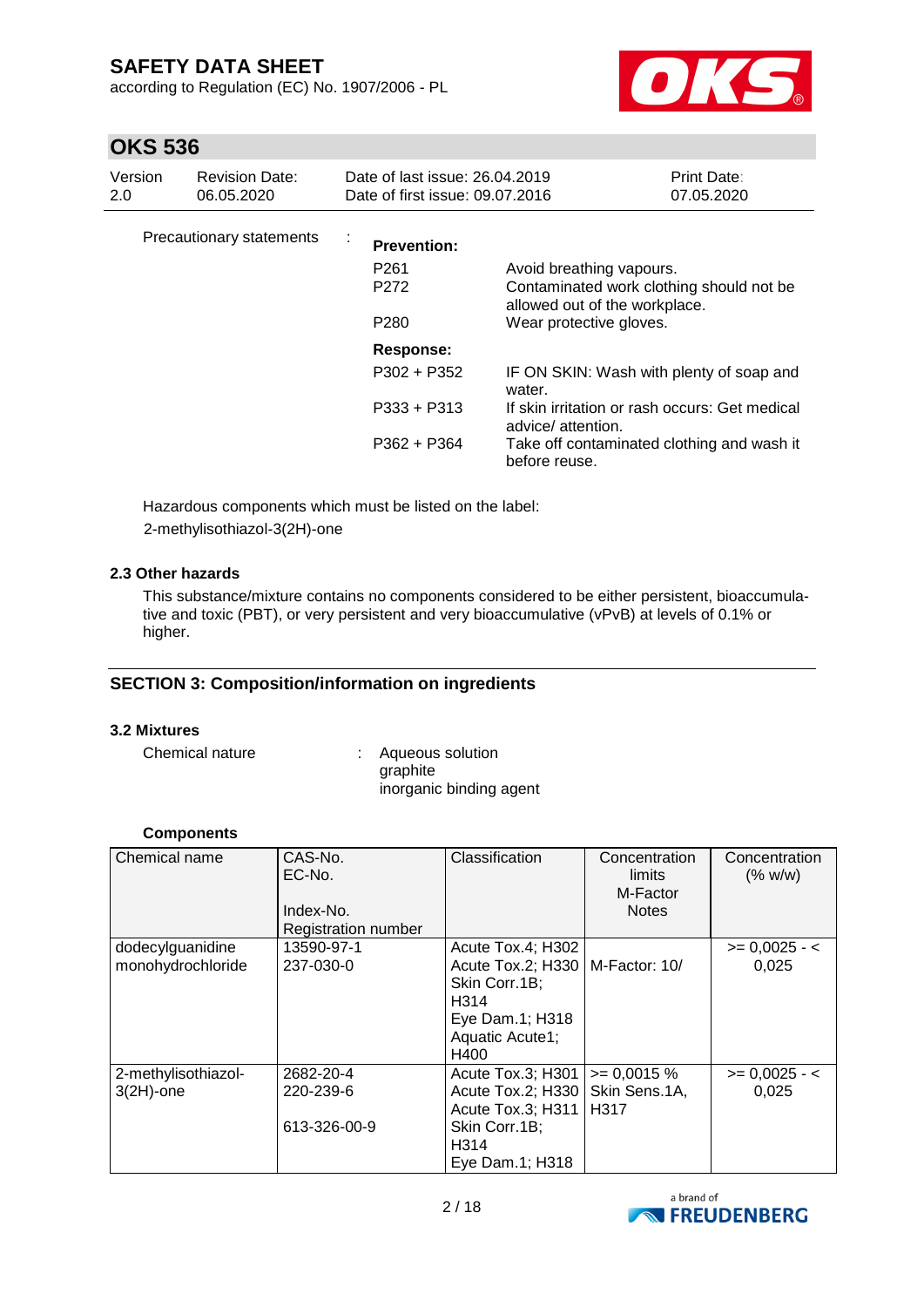according to Regulation (EC) No. 1907/2006 - PL



# **OKS 536**

| Version<br>2.0 | <b>Revision Date:</b><br>06.05.2020                                                                                           |                                                            | Date of last issue: 26.04.2019<br>Date of first issue: 09.07.2016                                                  |                | Print Date:<br>07.05.2020 |  |
|----------------|-------------------------------------------------------------------------------------------------------------------------------|------------------------------------------------------------|--------------------------------------------------------------------------------------------------------------------|----------------|---------------------------|--|
|                |                                                                                                                               |                                                            | Skin Sens.1A;<br>H <sub>317</sub><br><b>STOT SE3; H335</b><br>Aquatic Acute1;<br>H400<br>Aquatic Chronic1;<br>H410 | M-Factor: 10/1 |                           |  |
|                |                                                                                                                               | Substances with a workplace exposure limit :               |                                                                                                                    |                |                           |  |
| Graphite       |                                                                                                                               | 7782-42-5<br>231-955-3                                     | Not classified                                                                                                     |                | $>= 20 - < 30$            |  |
| _              | and the state of the state of the state of the state of the state of the state of the state of the state of the<br>$\epsilon$ | 01-2119486977-12-<br><b>XXXX</b><br>.<br>$\cdots$ $\cdots$ |                                                                                                                    |                |                           |  |

For explanation of abbreviations see section 16.

## **SECTION 4: First aid measures**

### **4.1 Description of first aid measures**

| If inhaled              | Remove person to fresh air. If signs/symptoms continue, get<br>medical attention<br>Keep patient warm and at rest.<br>If unconscious, place in recovery position and seek medical<br>advice.<br>Keep respiratory tract clear.<br>If breathing is irregular or stopped, administer artificial respira-<br>tion. |
|-------------------------|----------------------------------------------------------------------------------------------------------------------------------------------------------------------------------------------------------------------------------------------------------------------------------------------------------------|
| In case of skin contact | Take off all contaminated clothing immediately.<br>Wash off immediately with soap and plenty of water.<br>Get medical attention immediately if irritation develops and<br>persists.<br>Wash clothing before reuse.<br>Thoroughly clean shoes before reuse.                                                     |
| In case of eye contact  | : Rinse immediately with plenty of water, also under the eyelids,<br>for at least 10 minutes.<br>If eye irritation persists, consult a specialist.                                                                                                                                                             |
| If swallowed            | Move the victim to fresh air.<br>If unconscious, place in recovery position and seek medical<br>advice.<br>Keep respiratory tract clear.<br>Do NOT induce vomiting.<br>Rinse mouth with water.<br>Never give anything by mouth to an unconscious person.                                                       |

## **4.2 Most important symptoms and effects, both acute and delayed**

Symptoms : Allergic appearance

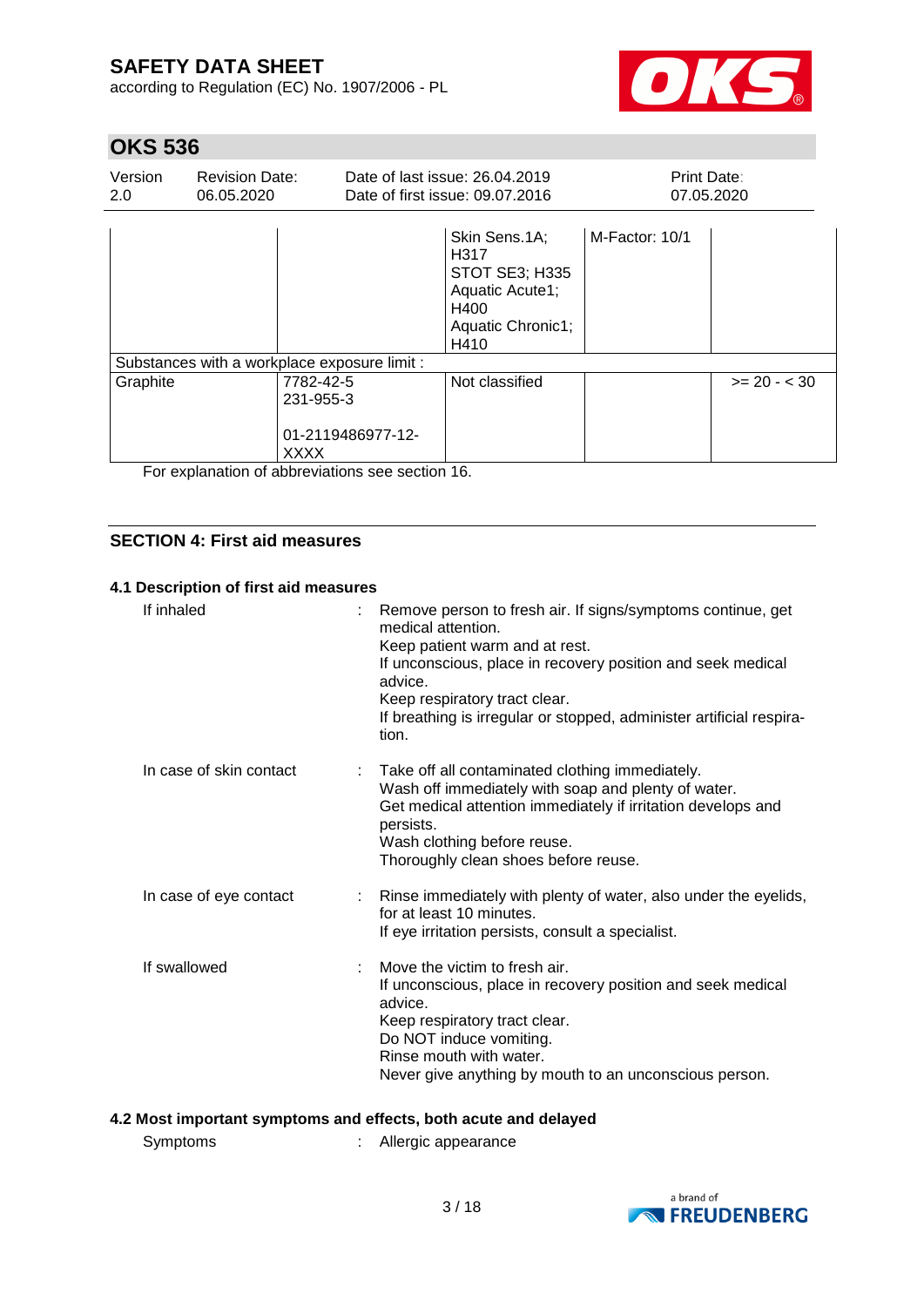according to Regulation (EC) No. 1907/2006 - PL



# **OKS 536**

| Version<br>2.0 | <b>Revision Date:</b><br>06.05.2020 | Date of last issue: 26.04.2019<br><b>Print Date:</b><br>Date of first issue: 09.07.2016<br>07.05.2020 |                                                                                                                       |  |
|----------------|-------------------------------------|-------------------------------------------------------------------------------------------------------|-----------------------------------------------------------------------------------------------------------------------|--|
| <b>Risks</b>   |                                     |                                                                                                       | May cause an allergic skin reaction.                                                                                  |  |
|                |                                     |                                                                                                       | 4.3 Indication of any immediate medical attention and special treatment needed                                        |  |
| Treatment      |                                     |                                                                                                       | The first aid procedure should be established in consultation<br>with the doctor responsible for industrial medicine. |  |
|                |                                     |                                                                                                       |                                                                                                                       |  |

## **SECTION 5: Firefighting measures**

## **5.1 Extinguishing media**

| Suitable extinguishing media :    | Use water spray, alcohol-resistant foam, dry chemical or car-<br>bon dioxide. |
|-----------------------------------|-------------------------------------------------------------------------------|
| Unsuitable extinguishing<br>media | : High volume water jet                                                       |

## **5.2 Special hazards arising from the substance or mixture**

| Fire may cause evolution of: |
|------------------------------|
| Carbon oxides                |
| Nitrogen oxides (NOx)        |
|                              |

## **5.3 Advice for firefighters**

| Special protective equipment :<br>for firefighters | In the event of fire, wear self-contained breathing apparatus.<br>Use personal protective equipment. Exposure to decomposi-<br>tion products may be a hazard to health. |
|----------------------------------------------------|-------------------------------------------------------------------------------------------------------------------------------------------------------------------------|
| Further information                                | Standard procedure for chemical fires.                                                                                                                                  |

## **SECTION 6: Accidental release measures**

|                                      | 6.1 Personal precautions, protective equipment and emergency procedures                                                                                                                                      |
|--------------------------------------|--------------------------------------------------------------------------------------------------------------------------------------------------------------------------------------------------------------|
| Personal precautions                 | Evacuate personnel to safe areas.<br>Use personal protective equipment.<br>Ensure adequate ventilation.<br>Do not breathe vapours or spray mist.<br>Refer to protective measures listed in sections 7 and 8. |
| <b>6.2 Environmental precautions</b> |                                                                                                                                                                                                              |
| Environmental precautions            | Try to prevent the material from entering drains or water<br>courses.<br>Prevent further leakage or spillage if safe to do so.<br>Local authorities should be advised if significant spillages               |



cannot be contained.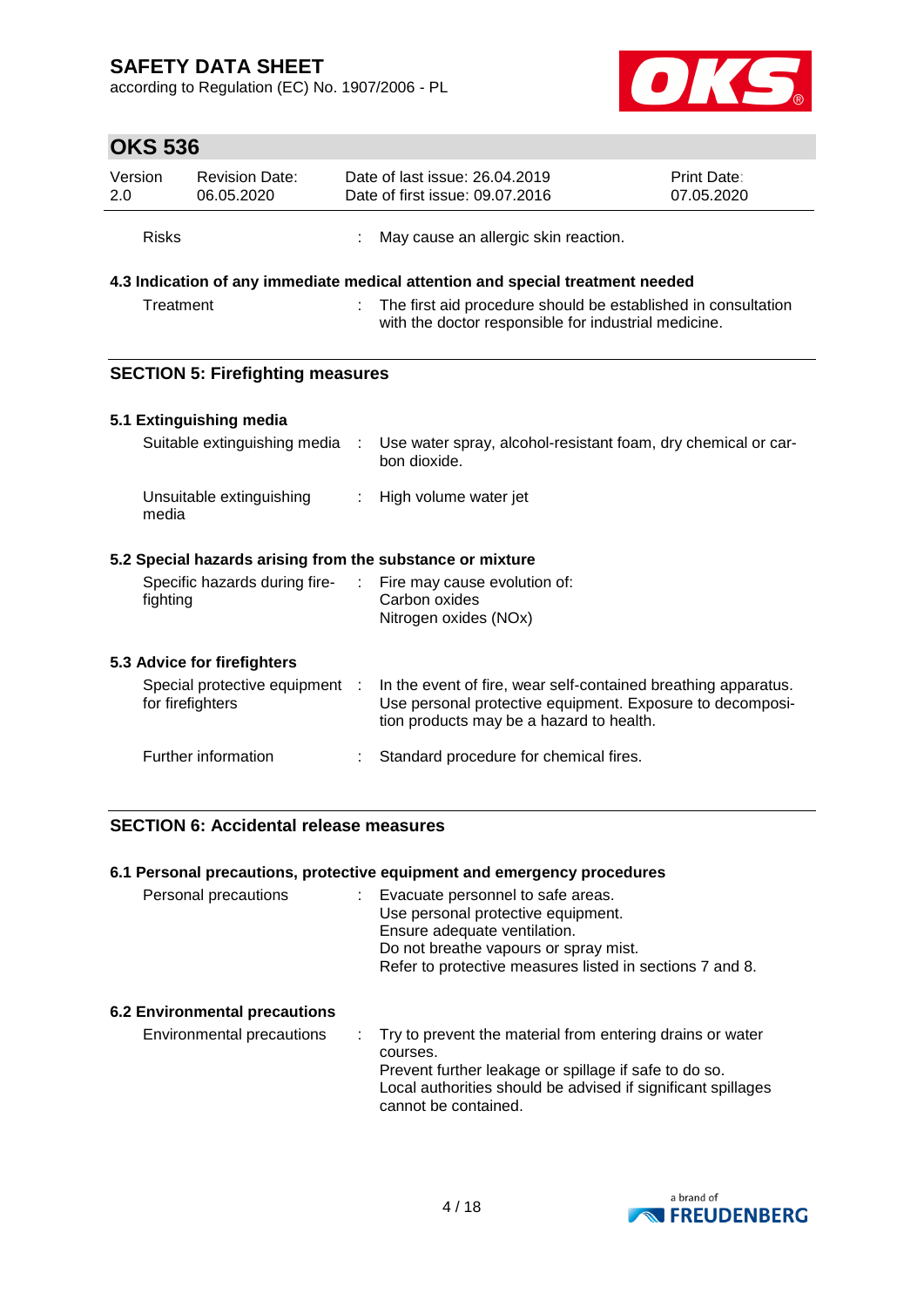according to Regulation (EC) No. 1907/2006 - PL



# **OKS 536**

| Version | <b>Revision Date:</b> | Date of last issue: 26.04.2019  | <b>Print Date:</b> |
|---------|-----------------------|---------------------------------|--------------------|
| 2.0     | 06.05.2020            | Date of first issue: 09.07.2016 | 07.05.2020         |

### **6.3 Methods and material for containment and cleaning up**

Methods for cleaning up : Contain spillage, and then collect with non-combustible absorbent material, (e.g. sand, earth, diatomaceous earth, vermiculite) and place in container for disposal according to local / national regulations (see section 13).

### **6.4 Reference to other sections**

For personal protection see section 8.

### **SECTION 7: Handling and storage**

#### **7.1 Precautions for safe handling**

| Advice on safe handling | : Do not breathe vapours or spray mist.<br>Avoid contact with skin and eyes.<br>For personal protection see section 8.<br>Persons with a history of skin sensitisation problems or asth-<br>ma, allergies, chronic or recurrent respiratory disease should<br>not be employed in any process in which this mixture is being<br>used.<br>Smoking, eating and drinking should be prohibited in the ap-<br>plication area.<br>Wash hands and face before breaks and immediately after<br>handling the product.<br>Do not get in eyes or mouth or on skin.<br>Do not get on skin or clothing.<br>Do not ingest.<br>Do not repack.<br>Do not re-use empty containers.<br>These safety instructions also apply to empty packaging which<br>may still contain product residues.<br>Keep container closed when not in use. |
|-------------------------|--------------------------------------------------------------------------------------------------------------------------------------------------------------------------------------------------------------------------------------------------------------------------------------------------------------------------------------------------------------------------------------------------------------------------------------------------------------------------------------------------------------------------------------------------------------------------------------------------------------------------------------------------------------------------------------------------------------------------------------------------------------------------------------------------------------------|
| Hygiene measures        | Wash face, hands and any exposed skin thoroughly after<br>handling.                                                                                                                                                                                                                                                                                                                                                                                                                                                                                                                                                                                                                                                                                                                                                |

### **7.2 Conditions for safe storage, including any incompatibilities**

| Requirements for storage<br>areas and containers |  | : Store in original container. Keep container closed when not in<br>use. Keep in a dry, cool and well-ventilated place. Containers<br>which are opened must be carefully resealed and kept upright<br>to prevent leakage. Store in accordance with the particular<br>national regulations. Keep in properly labelled containers. |
|--------------------------------------------------|--|----------------------------------------------------------------------------------------------------------------------------------------------------------------------------------------------------------------------------------------------------------------------------------------------------------------------------------|
|--------------------------------------------------|--|----------------------------------------------------------------------------------------------------------------------------------------------------------------------------------------------------------------------------------------------------------------------------------------------------------------------------------|

## **7.3 Specific end use(s)**

Specific use(s) : Specific instructions for handling, not required.

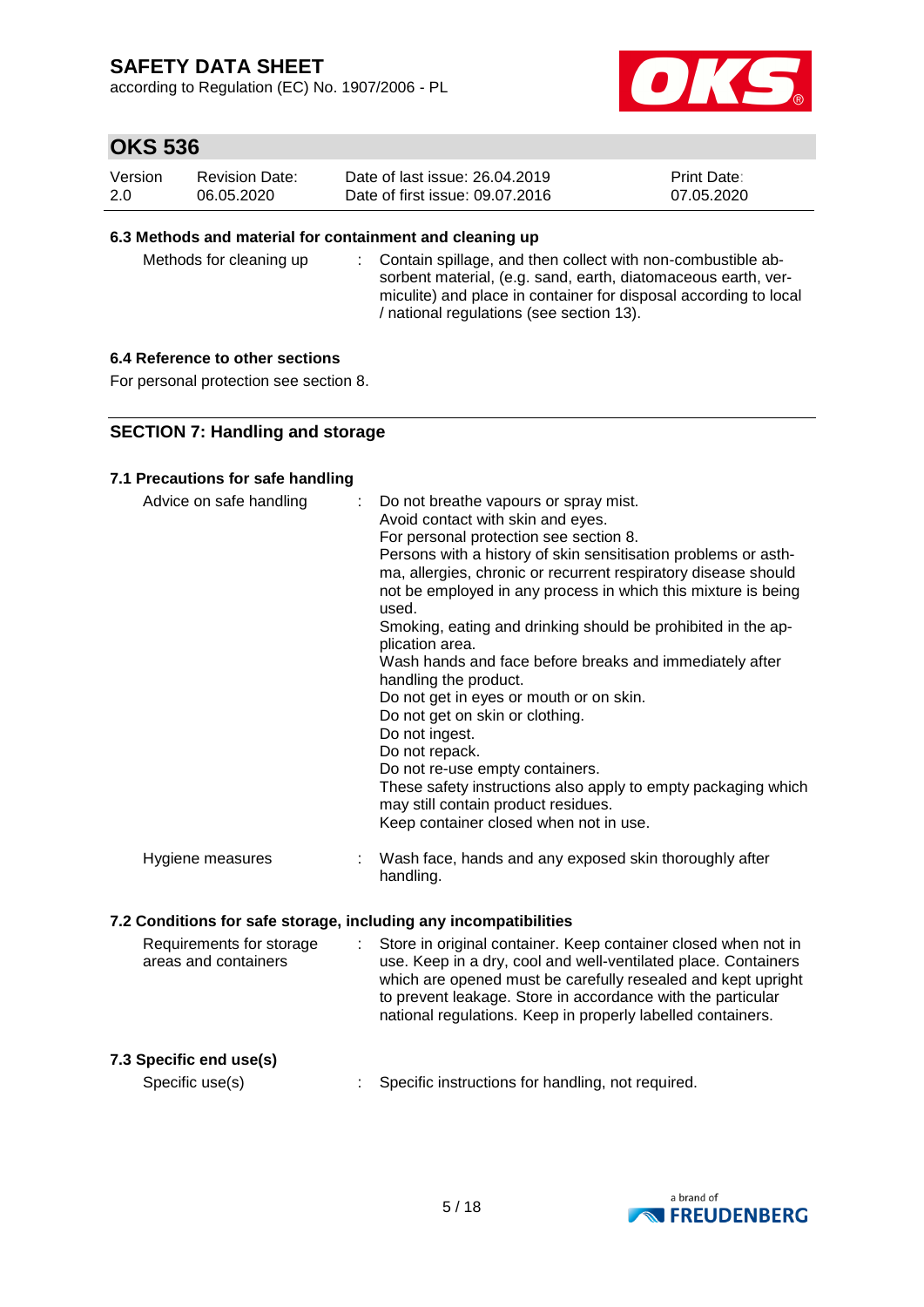according to Regulation (EC) No. 1907/2006 - PL



# **OKS 536**

| Version | <b>Revision Date:</b> | Date of last issue: 26.04.2019  | <b>Print Date:</b> |
|---------|-----------------------|---------------------------------|--------------------|
| 2.0     | 06.05.2020            | Date of first issue: 09.07.2016 | 07.05.2020         |

### **SECTION 8: Exposure controls/personal protection**

### **8.1 Control parameters**

#### **Occupational Exposure Limits**

| Components | CAS-No.   | Value type (Form | Control parameters | <b>Basis</b>   |
|------------|-----------|------------------|--------------------|----------------|
|            |           | of exposure)     |                    |                |
| Graphite   | 7782-42-5 | NDS (inhalable   | $4 \text{ mg/m}$ 3 | PL OEL         |
|            |           | fraction)        |                    | $(2018-07-07)$ |
|            |           | NDS (respirable  | 1 $mg/m3$          | PL OEL         |
|            |           | fraction)        |                    | $(2018-07-07)$ |

### **Derived No Effect Level (DNEL) according to Regulation (EC) No. 1907/2006:**

| Substance name            | End Use        | Exposure routes | Potential health ef- | Value              |
|---------------------------|----------------|-----------------|----------------------|--------------------|
|                           |                |                 | fects                |                    |
| 2,2',2"-nitrilotriethanol | <b>Workers</b> | Dermal          | Long-term systemic   | $6,3$ mg/kg        |
|                           |                |                 | effects              |                    |
|                           | Workers        | Inhalation      | Long-term systemic   | $5 \text{ mg/m}$ 3 |
|                           |                |                 | effects              |                    |
|                           | Workers        | Inhalation      | Long-term local ef-  | $5 \text{ mg/m}$ 3 |
|                           |                |                 | fects                |                    |

#### **Predicted No Effect Concentration (PNEC) according to Regulation (EC) No. 1907/2006:**

| Substance name            | <b>Environmental Compartment</b>          | Value                |
|---------------------------|-------------------------------------------|----------------------|
| 2,2',2"-nitrilotriethanol | Soil                                      | $0,151$ mg/kg        |
|                           | Microbiological Activity in Sewage Treat- | $10 \text{ mg/l}$    |
|                           | ment Systems                              |                      |
|                           | Fresh water                               | $0,32 \text{ mg/l}$  |
|                           | Marine water                              | $0,032 \text{ mg/l}$ |
|                           | Fresh water sediment                      | $1,7 \text{ mg/kg}$  |
|                           | Marine sediment                           | 0,17 mg/kg           |

#### **8.2 Exposure controls**

#### **Engineering measures**

none

#### **Personal protective equipment**

Eye protection : Safety glasses with side-shields

| Hand protection |
|-----------------|
|                 |

Material : butyl-rubber

| Break through time | $>10$ min            |
|--------------------|----------------------|
| Protective index   | $\therefore$ Class 1 |

Remarks : For prolonged or repeated contact use protective gloves. The break through time depends amongst other things on the material, the thickness and the type of glove and therefore has to be measured for each case. The selected protective gloves have to satisfy the specifications of Regulation (EU) 2016/425 and the standard EN 374

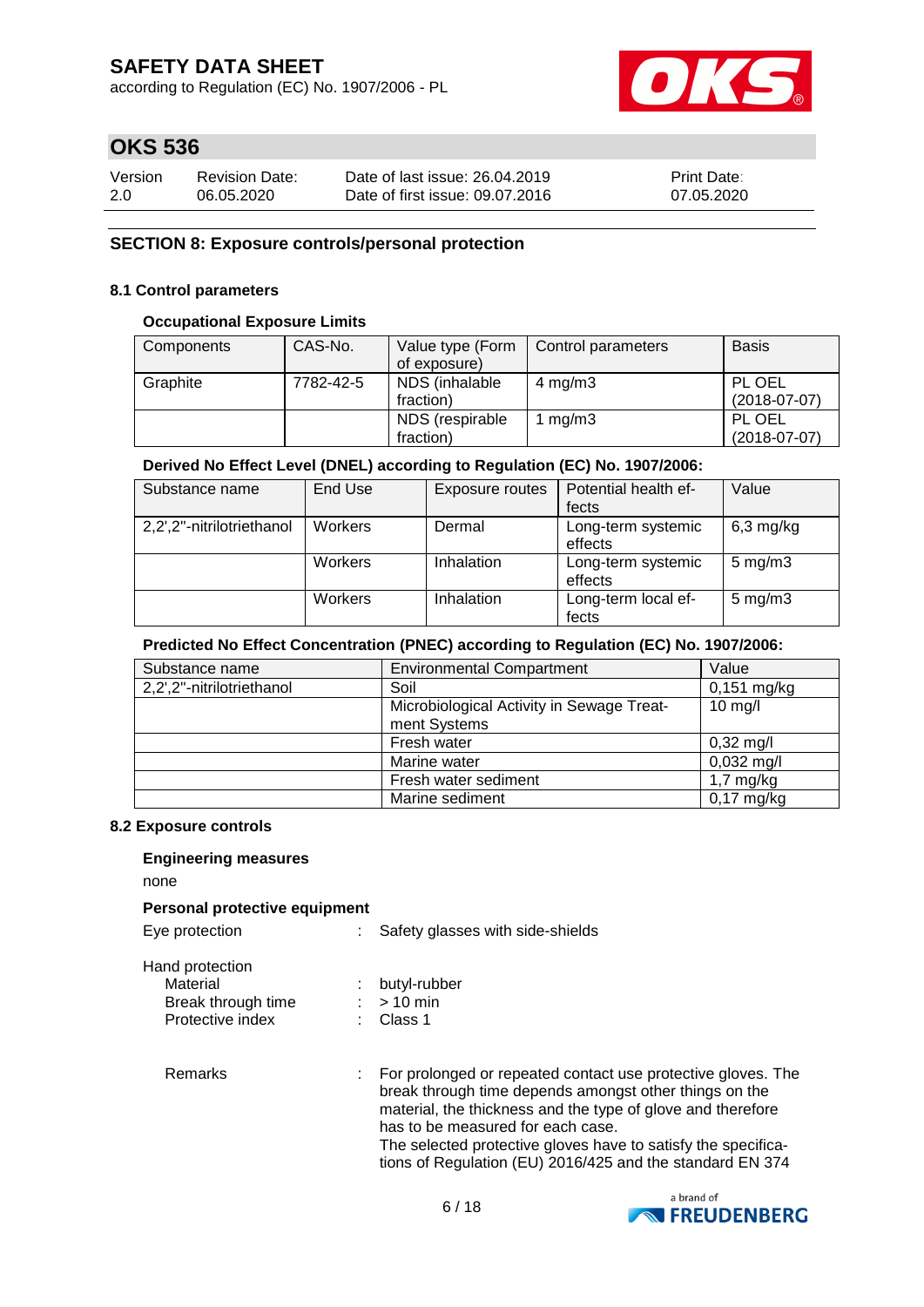according to Regulation (EC) No. 1907/2006 - PL



# **OKS 536**

| Version<br>2.0 | <b>Revision Date:</b><br>06.05.2020 | Date of last issue: 26,04,2019<br>Date of first issue: 09.07.2016                                                                                                                                                                                                                                             | Print Date:<br>07.05.2020 |
|----------------|-------------------------------------|---------------------------------------------------------------------------------------------------------------------------------------------------------------------------------------------------------------------------------------------------------------------------------------------------------------|---------------------------|
|                |                                     | derived from it.                                                                                                                                                                                                                                                                                              |                           |
|                | Respiratory protection              | Not required; except in case of aerosol formation.                                                                                                                                                                                                                                                            |                           |
| Filter type    |                                     | Filter type A-P                                                                                                                                                                                                                                                                                               |                           |
|                | Protective measures                 | The type of protective equipment must be selected according<br>to the concentration and amount of the dangerous substance<br>at the specific workplace.<br>Choose body protection in relation to its type, to the concen-<br>tration and amount of dangerous substances, and to the spe-<br>cific work-place. |                           |

## **SECTION 9: Physical and chemical properties**

### **9.1 Information on basic physical and chemical properties**

| Appearance                                            |    | liquid                                |
|-------------------------------------------------------|----|---------------------------------------|
| Colour                                                |    | black                                 |
| Odour                                                 |    | characteristic                        |
| <b>Odour Threshold</b>                                | t  | No data available                     |
|                                                       |    |                                       |
| рH                                                    |    | 9,2 $(20 °C)$<br>Concentration: 100 % |
| Melting point/range                                   |    | No data available                     |
| Boiling point/boiling range                           | t  | 100 °C                                |
| Flash point                                           | ÷  | does not flash                        |
| Evaporation rate                                      | t  | No data available                     |
| Flammability (solid, gas)                             | ÷  | Not applicable                        |
| Upper explosion limit / Upper<br>flammability limit   | t. | No data available                     |
| Lower explosion limit / Lower :<br>flammability limit |    | No data available                     |
| Vapour pressure                                       |    | < 0,001 hPa (20 °C)                   |
| Relative vapour density                               |    | No data available                     |
| Density                                               | t. | $1,10$ g/cm3                          |

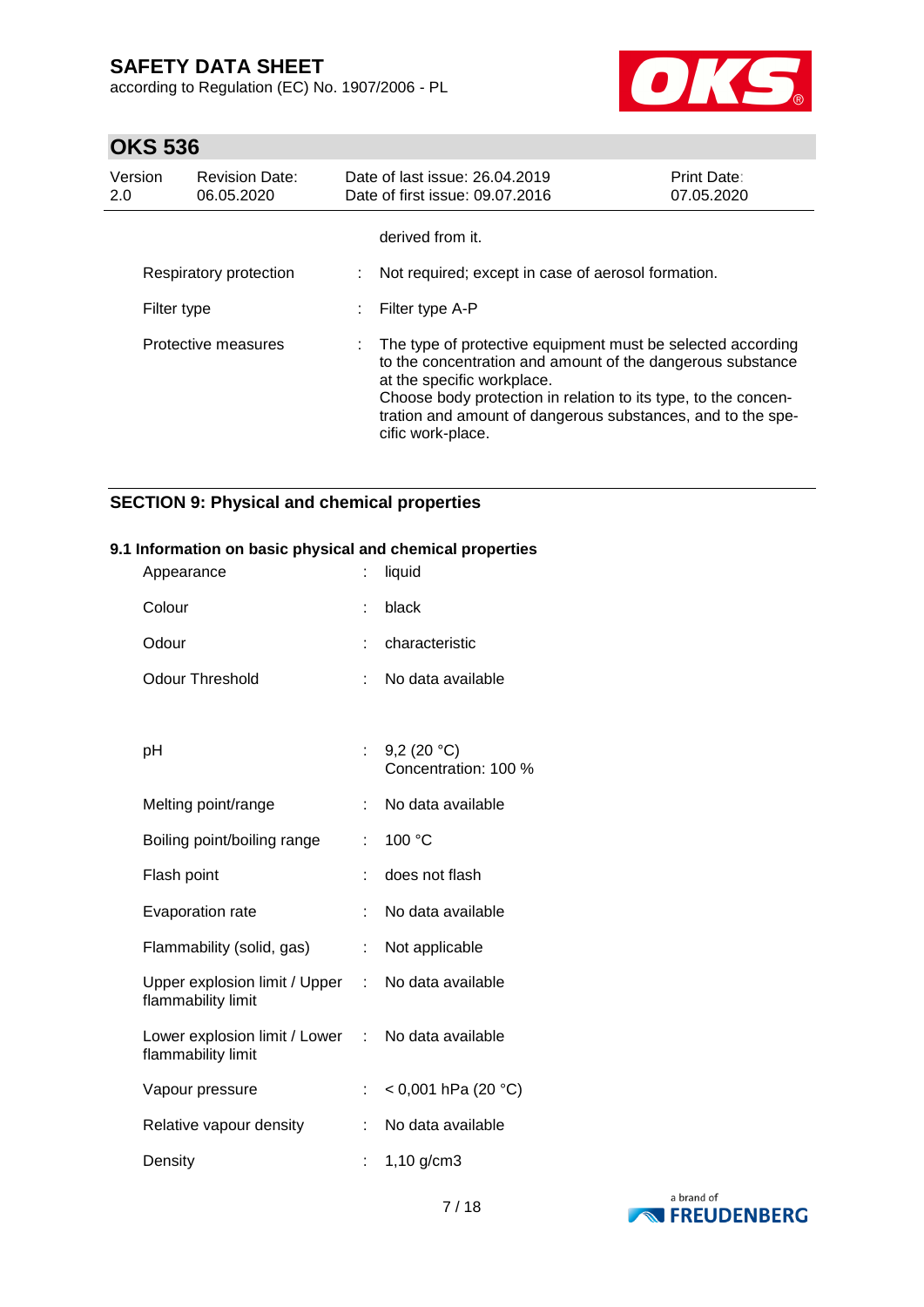according to Regulation (EC) No. 1907/2006 - PL



# **OKS 536**

| Version<br>2.0                             | <b>Revision Date:</b><br>06.05.2020 |   | Date of last issue: 26.04.2019<br>Date of first issue: 09.07.2016 | Print Date:<br>07.05.2020 |
|--------------------------------------------|-------------------------------------|---|-------------------------------------------------------------------|---------------------------|
|                                            |                                     |   | (20 °C)                                                           |                           |
| <b>Bulk density</b>                        |                                     |   | No data available                                                 |                           |
| Solubility(ies)<br>Water solubility        |                                     |   | completely miscible                                               |                           |
|                                            | Solubility in other solvents        | ÷ | No data available                                                 |                           |
| Partition coefficient: n-<br>octanol/water |                                     |   | No data available                                                 |                           |
|                                            | Auto-ignition temperature           | ÷ | No data available                                                 |                           |
|                                            | Decomposition temperature           |   | No data available                                                 |                           |
| Viscosity<br>Viscosity, dynamic            |                                     |   | No data available                                                 |                           |
|                                            | Viscosity, kinematic                |   | 105,7 mm2/s (40 °C)                                               |                           |
| <b>Explosive properties</b>                |                                     |   | Not explosive                                                     |                           |
| Oxidizing properties                       |                                     |   | No data available                                                 |                           |
| 9.2 Other information                      |                                     |   |                                                                   |                           |
| Flammability (liquids)                     |                                     |   | Will not burn                                                     |                           |
| Sublimation point                          |                                     |   | No data available                                                 |                           |
| Self-ignition                              |                                     |   | No data available                                                 |                           |

## **SECTION 10: Stability and reactivity**

| <b>10.1 Reactivity</b><br>No hazards to be specially mentioned.   |                                                               |
|-------------------------------------------------------------------|---------------------------------------------------------------|
| <b>10.2 Chemical stability</b><br>Stable under normal conditions. |                                                               |
| 10.3 Possibility of hazardous reactions                           |                                                               |
| Hazardous reactions                                               | : No dangerous reaction known under conditions of normal use. |
| 10.4 Conditions to avoid                                          |                                                               |
| Conditions to avoid                                               | : No conditions to be specially mentioned.                    |
| 10.5 Incompatible materials                                       |                                                               |
| Materials to avoid                                                | No materials to be especially mentioned.                      |

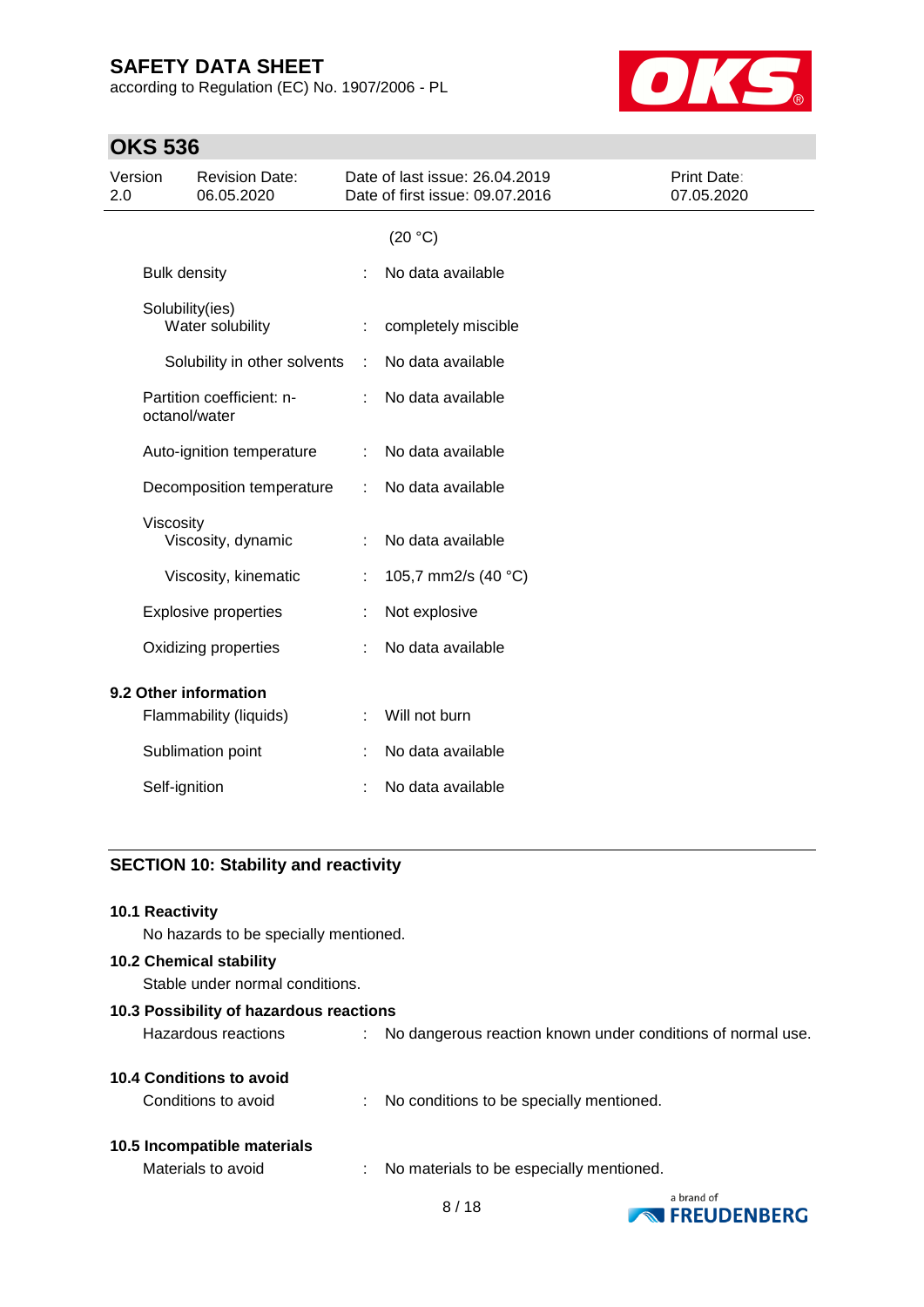according to Regulation (EC) No. 1907/2006 - PL



# **OKS 536**

| Version | Revision Date: | Date of last issue: 26.04.2019  | <b>Print Date:</b> |
|---------|----------------|---------------------------------|--------------------|
| -2.0    | 06.05.2020     | Date of first issue: 09.07.2016 | 07.05.2020         |

## **10.6 Hazardous decomposition products**

No decomposition if stored and applied as directed.

## **SECTION 11: Toxicological information**

### **11.1 Information on toxicological effects**

| Product |  |
|---------|--|
|         |  |

| Acute oral toxicity                 |   | Remarks: This information is not available.                                                                                   |
|-------------------------------------|---|-------------------------------------------------------------------------------------------------------------------------------|
| Acute inhalation toxicity           |   | Remarks: This information is not available.                                                                                   |
| Acute dermal toxicity<br>÷          |   | Symptoms: Redness, Local irritation                                                                                           |
| <b>Components:</b>                  |   |                                                                                                                               |
| dodecylguanidine monohydrochloride: |   |                                                                                                                               |
| Acute oral toxicity                 |   | LD50 (Rat): Assessment: The component/mixture is moder-<br>ately toxic after single ingestion.                                |
| Acute inhalation toxicity           |   | : LC50 (Rat): Test atmosphere: dust/mist<br>Assessment: The component/mixture is highly toxic after short<br>term inhalation. |
| 2-methylisothiazol-3(2H)-one:       |   |                                                                                                                               |
| Acute oral toxicity                 |   | LD50 Oral (Rat): $>$ 50 mg/kg                                                                                                 |
|                                     |   | Symptoms: Pain, Stomach/intestinal disorders                                                                                  |
|                                     |   | Remarks: Toxic if swallowed.                                                                                                  |
| Acute inhalation toxicity           | ÷ | LC50 (Rat): 0,11 mg/l                                                                                                         |
|                                     |   | Exposure time: 4 h                                                                                                            |
|                                     |   | Test atmosphere: dust/mist<br>Method: OECD Test Guideline 403                                                                 |
|                                     |   | Remarks: Risk of delayed pulmonary oedema.<br>Effects of breathing high concentrations of vapour may in-<br>clude:            |
|                                     |   | Very toxic by inhalation.<br>Irritating to respiratory system.                                                                |
|                                     |   | Symptoms: Local irritation, Respiratory disorders, Inhalation<br>may provoke the following symptoms:                          |
| Acute dermal toxicity               | ÷ | LD50 Dermal (Rabbit, female): 326 mg/kg                                                                                       |
|                                     |   |                                                                                                                               |

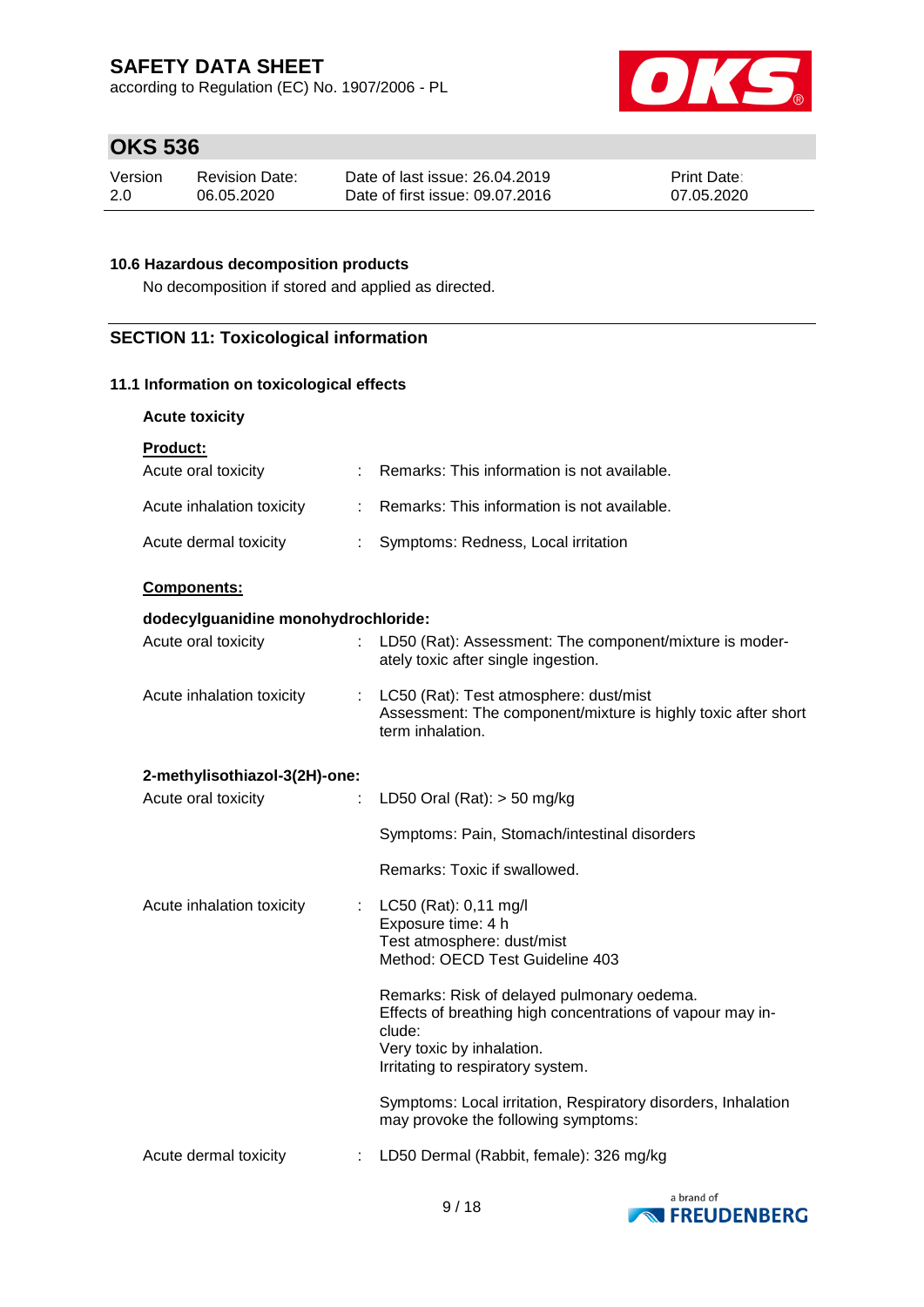according to Regulation (EC) No. 1907/2006 - PL



L,

| <b>OKS 536</b> |                                     |    |                                                                   |                           |  |  |
|----------------|-------------------------------------|----|-------------------------------------------------------------------|---------------------------|--|--|
| Version<br>2.0 | <b>Revision Date:</b><br>06.05.2020 |    | Date of last issue: 26.04.2019<br>Date of first issue: 09.07.2016 | Print Date:<br>07.05.2020 |  |  |
|                |                                     |    |                                                                   |                           |  |  |
|                |                                     |    | Remarks: Very toxic in contact with skin.                         |                           |  |  |
|                |                                     |    | Symptoms: Blistering, Redness, Local irritation                   |                           |  |  |
|                | <b>Skin corrosion/irritation</b>    |    |                                                                   |                           |  |  |
| Product:       |                                     |    |                                                                   |                           |  |  |
| Remarks        |                                     | ÷  | This information is not available.                                |                           |  |  |
|                | Components:                         |    |                                                                   |                           |  |  |
|                | dodecylguanidine monohydrochloride: |    |                                                                   |                           |  |  |
| Assessment     |                                     |    | Causes burns.                                                     |                           |  |  |
| Result         |                                     |    | Causes burns.                                                     |                           |  |  |
|                | 2-methylisothiazol-3(2H)-one:       |    |                                                                   |                           |  |  |
| Species        |                                     |    | Rabbit                                                            |                           |  |  |
| Result         |                                     |    | Causes burns.                                                     |                           |  |  |
| Remarks        |                                     | ÷. | Causes skin burns.                                                |                           |  |  |
|                | Serious eye damage/eye irritation   |    |                                                                   |                           |  |  |
| Product:       |                                     |    |                                                                   |                           |  |  |
| Remarks        |                                     |    | This information is not available.                                |                           |  |  |
|                | <b>Components:</b>                  |    |                                                                   |                           |  |  |
|                | 2-methylisothiazol-3(2H)-one:       |    |                                                                   |                           |  |  |
|                | <b>Remarks Example 2016</b>         |    | : Acute eye irritation/corrosion<br>Causes eye burns.             |                           |  |  |
|                | Respiratory or skin sensitisation   |    |                                                                   |                           |  |  |
| Product:       |                                     |    |                                                                   |                           |  |  |
| Remarks        |                                     | ÷. | This information is not available.                                |                           |  |  |
|                | Components:                         |    |                                                                   |                           |  |  |
|                | 2-methylisothiazol-3(2H)-one:       |    |                                                                   |                           |  |  |
| Species        |                                     |    | Rabbit                                                            |                           |  |  |
| Assessment     |                                     |    | May cause sensitisation by skin contact.                          |                           |  |  |
|                | Germ cell mutagenicity              |    |                                                                   |                           |  |  |
| Product:       |                                     |    |                                                                   |                           |  |  |
|                | Genotoxicity in vitro               |    | : Remarks: No data available                                      |                           |  |  |

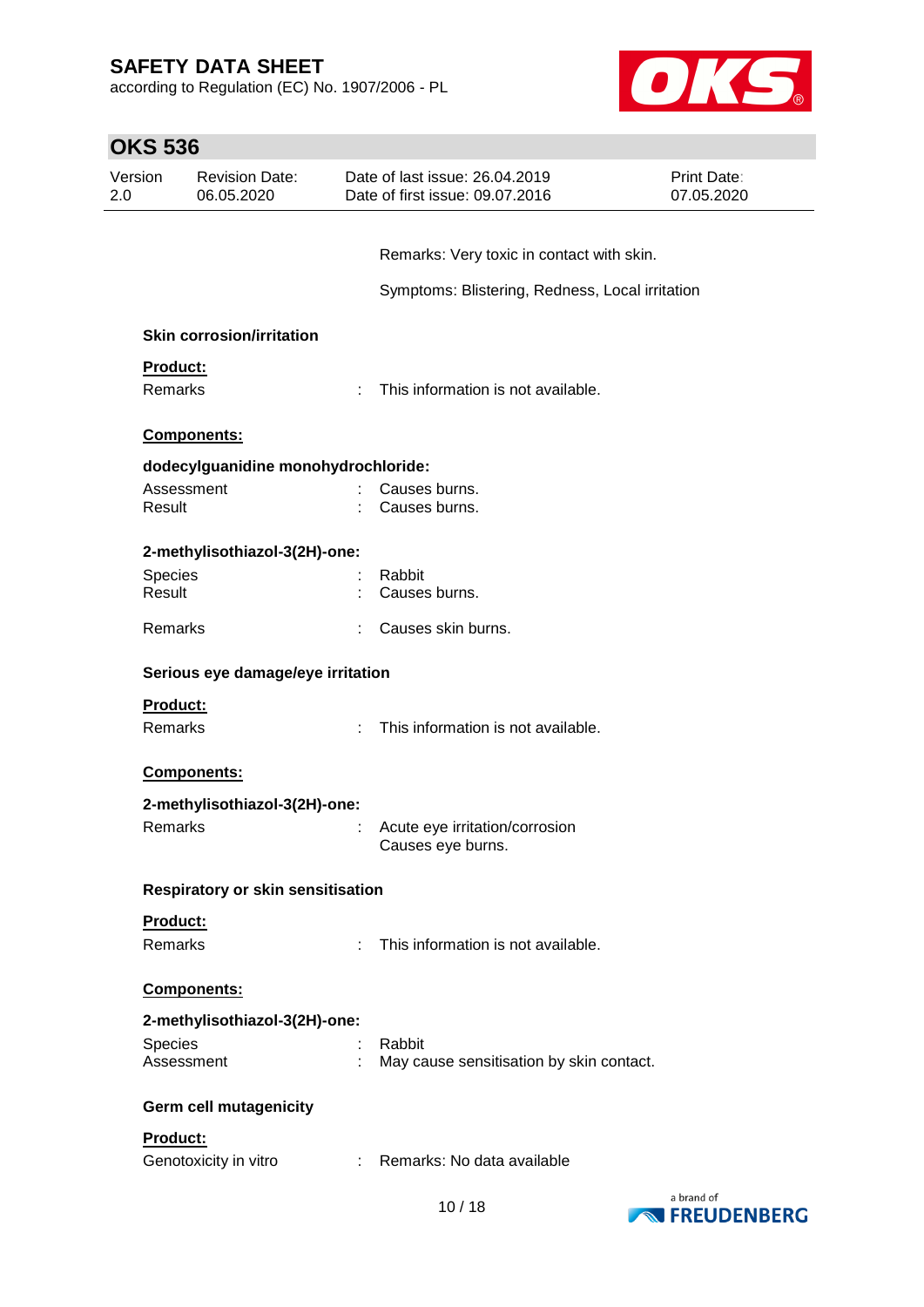according to Regulation (EC) No. 1907/2006 - PL



# **OKS 536**

| Version<br>2.0 |                            | <b>Revision Date:</b><br>06.05.2020 |                            | Date of last issue: 26.04.2019<br>Date of first issue: 09.07.2016                               | Print Date:<br>07.05.2020 |
|----------------|----------------------------|-------------------------------------|----------------------------|-------------------------------------------------------------------------------------------------|---------------------------|
|                |                            | Genotoxicity in vivo                |                            | : Remarks: No data available                                                                    |                           |
|                |                            | Carcinogenicity                     |                            |                                                                                                 |                           |
|                | Product:<br><b>Remarks</b> |                                     | ÷                          | No data available                                                                               |                           |
|                |                            | <b>Reproductive toxicity</b>        |                            |                                                                                                 |                           |
|                | Product:                   | Effects on fertility                | $\mathcal{L}^{\text{max}}$ | Remarks: No data available                                                                      |                           |
|                | ment                       | Effects on foetal develop-          |                            | : Remarks: No data available                                                                    |                           |
|                |                            | <b>STOT - single exposure</b>       |                            |                                                                                                 |                           |
|                |                            | Components:                         |                            |                                                                                                 |                           |
|                |                            | 2-methylisothiazol-3(2H)-one:       |                            |                                                                                                 |                           |
|                | Assessment                 |                                     | ÷                          | May cause respiratory irritation.                                                               |                           |
|                |                            | <b>Repeated dose toxicity</b>       |                            |                                                                                                 |                           |
|                | Product:                   |                                     |                            |                                                                                                 |                           |
|                | Remarks                    |                                     | ÷                          | This information is not available.                                                              |                           |
|                |                            | <b>Aspiration toxicity</b>          |                            |                                                                                                 |                           |
|                | <b>Product:</b>            | This information is not available.  |                            |                                                                                                 |                           |
|                |                            | <b>Further information</b>          |                            |                                                                                                 |                           |
|                | Product:<br>Remarks        |                                     | ÷                          | Information given is based on data on the components and<br>the toxicology of similar products. |                           |
|                |                            | Components:                         |                            |                                                                                                 |                           |
|                | Remarks                    | 2-methylisothiazol-3(2H)-one:       |                            | Ingestion causes burns of the upper digestive and respiratory<br>tracts.                        |                           |

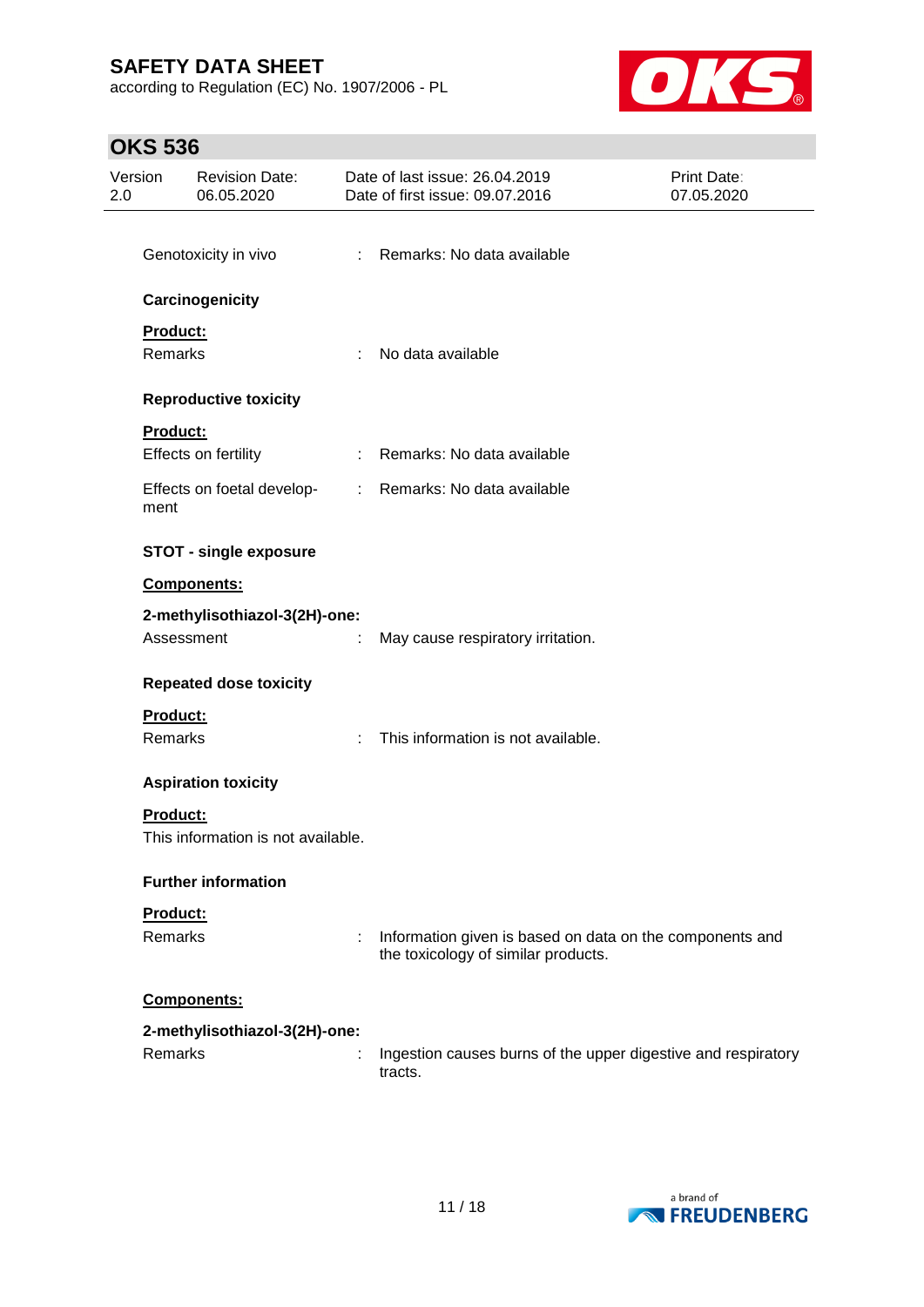according to Regulation (EC) No. 1907/2006 - PL



# **OKS 536**

| Version | <b>Revision Date:</b> | Date of last issue: 26.04.2019  | <b>Print Date:</b> |
|---------|-----------------------|---------------------------------|--------------------|
| 2.0     | 06.05.2020            | Date of first issue: 09.07.2016 | 07.05.2020         |

## **SECTION 12: Ecological information**

### **12.1 Toxicity**

| <b>Product:</b>                                                                     |                                                                                                                                                                                                                                                                                                                                                                                                                               |                                                                                   |
|-------------------------------------------------------------------------------------|-------------------------------------------------------------------------------------------------------------------------------------------------------------------------------------------------------------------------------------------------------------------------------------------------------------------------------------------------------------------------------------------------------------------------------|-----------------------------------------------------------------------------------|
| Toxicity to fish                                                                    | ÷                                                                                                                                                                                                                                                                                                                                                                                                                             | Remarks: No data available                                                        |
| Toxicity to daphnia and other : Remarks: No data available<br>aquatic invertebrates |                                                                                                                                                                                                                                                                                                                                                                                                                               |                                                                                   |
| Toxicity to algae/aquatic<br>plants                                                 | $\mathcal{I}^{\mathcal{I}^{\mathcal{I}^{\mathcal{I}^{\mathcal{I}^{\mathcal{I}^{\mathcal{I}^{\mathcal{I}^{\mathcal{I}^{\mathcal{I}^{\mathcal{I}^{\mathcal{I}^{\mathcal{I}^{\mathcal{I}^{\mathcal{I}^{\mathcal{I}^{\mathcal{I}^{\mathcal{I}^{\mathcal{I}^{\mathcal{I}^{\mathcal{I}^{\mathcal{I}^{\mathcal{I}^{\mathcal{I}^{\mathcal{I}^{\mathcal{I}^{\mathcal{I}^{\mathcal{I}^{\mathcal{I}^{\mathcal{I}^{\mathcal{I}^{\mathcal$ | Remarks: No data available                                                        |
| Toxicity to microorganisms                                                          |                                                                                                                                                                                                                                                                                                                                                                                                                               | Remarks: No data available                                                        |
| Components:                                                                         |                                                                                                                                                                                                                                                                                                                                                                                                                               |                                                                                   |
| dodecylguanidine monohydrochloride:                                                 |                                                                                                                                                                                                                                                                                                                                                                                                                               |                                                                                   |
| M-Factor (Acute aquatic tox-<br>icity)                                              | $\sim$ 1.                                                                                                                                                                                                                                                                                                                                                                                                                     | 10                                                                                |
| <b>Ecotoxicology Assessment</b>                                                     |                                                                                                                                                                                                                                                                                                                                                                                                                               |                                                                                   |
| Acute aquatic toxicity                                                              | ÷.                                                                                                                                                                                                                                                                                                                                                                                                                            | Very toxic to aquatic life.                                                       |
| Chronic aquatic toxicity                                                            | ÷                                                                                                                                                                                                                                                                                                                                                                                                                             | This product has no known ecotoxicological effects.                               |
| 2-methylisothiazol-3(2H)-one:                                                       |                                                                                                                                                                                                                                                                                                                                                                                                                               |                                                                                   |
| Toxicity to daphnia and other :<br>aquatic invertebrates                            |                                                                                                                                                                                                                                                                                                                                                                                                                               | EC50 (Daphnia magna (Water flea)): 0,85 mg/l<br>Exposure time: 48 h               |
| Toxicity to algae/aquatic<br>plants                                                 | $\mathbb{Z}^{\times}$                                                                                                                                                                                                                                                                                                                                                                                                         | EC50 (Selenastrum capricornutum (green algae)): 0,072 mg/l<br>Exposure time: 72 h |
| M-Factor (Acute aquatic tox-<br>icity)                                              | ÷                                                                                                                                                                                                                                                                                                                                                                                                                             | 10                                                                                |
|                                                                                     |                                                                                                                                                                                                                                                                                                                                                                                                                               | 10                                                                                |
| M-Factor (Chronic aquatic<br>toxicity)                                              |                                                                                                                                                                                                                                                                                                                                                                                                                               | 1                                                                                 |

### **12.2 Persistence and degradability**

### **Product:**

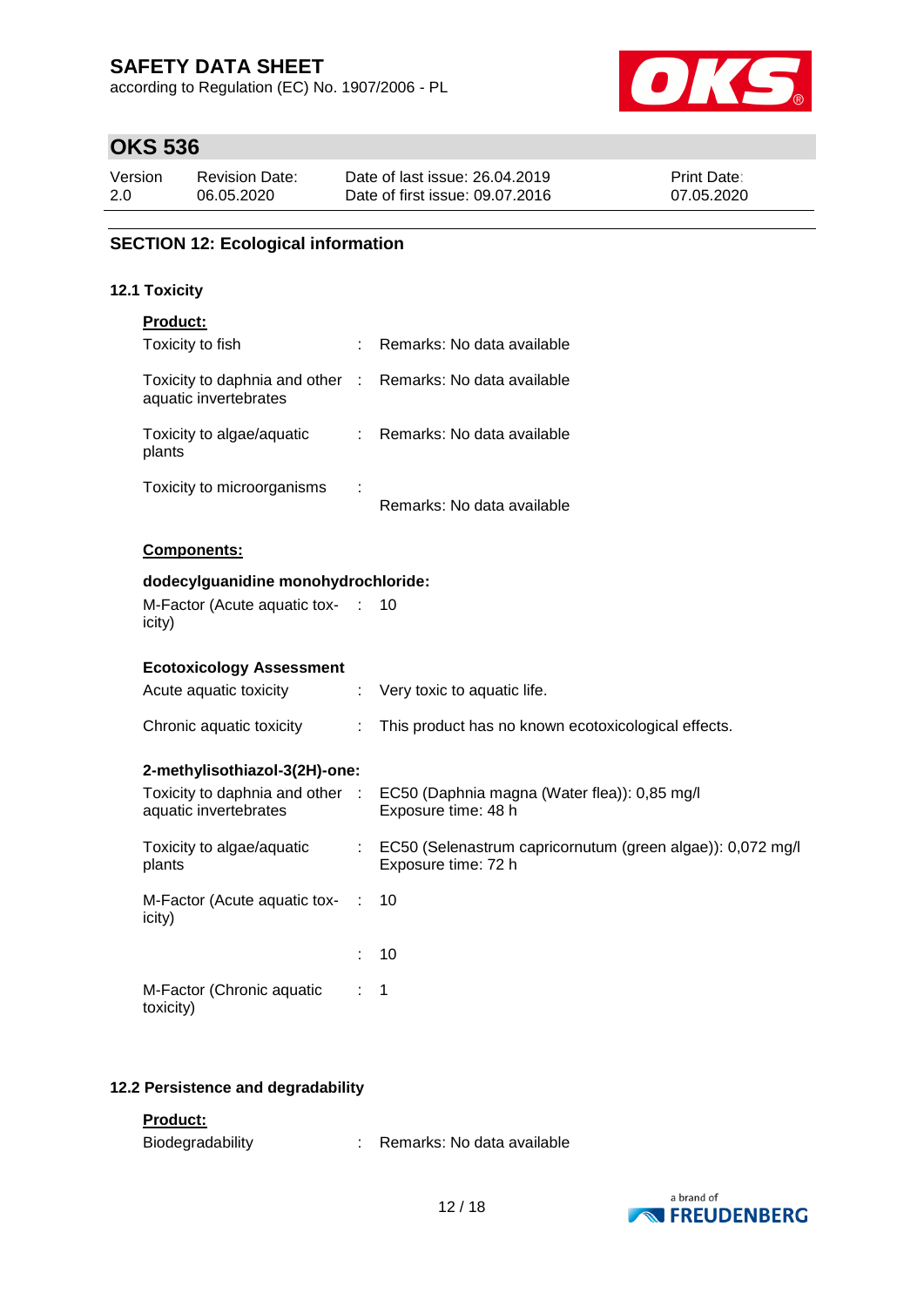according to Regulation (EC) No. 1907/2006 - PL



# **OKS 536**

| Version<br>2.0  | <b>Revision Date:</b><br>06.05.2020                                             |                             | Date of last issue: 26.04.2019<br>Date of first issue: 09.07.2016                                                                                                                                                       | Print Date:<br>07.05.2020 |  |
|-----------------|---------------------------------------------------------------------------------|-----------------------------|-------------------------------------------------------------------------------------------------------------------------------------------------------------------------------------------------------------------------|---------------------------|--|
| ity             |                                                                                 |                             | Physico-chemical removabil- : Remarks: No data available                                                                                                                                                                |                           |  |
|                 | <b>Components:</b>                                                              |                             |                                                                                                                                                                                                                         |                           |  |
|                 | 2-methylisothiazol-3(2H)-one:<br>Biodegradability                               |                             | Result: Readily biodegradable.                                                                                                                                                                                          |                           |  |
|                 | 12.3 Bioaccumulative potential                                                  |                             |                                                                                                                                                                                                                         |                           |  |
|                 | Product:<br><b>Bioaccumulation</b>                                              |                             | Remarks: This mixture contains no substance considered to<br>be persistent, bioaccumulating and toxic (PBT).<br>This mixture contains no substance considered to be very<br>persistent and very bioaccumulating (vPvB). |                           |  |
|                 | Components:                                                                     |                             |                                                                                                                                                                                                                         |                           |  |
|                 | 2-methylisothiazol-3(2H)-one:<br>Partition coefficient: n-<br><b>Contractor</b> |                             | log Pow: -0,486                                                                                                                                                                                                         |                           |  |
|                 | octanol/water                                                                   |                             |                                                                                                                                                                                                                         |                           |  |
|                 | 12.4 Mobility in soil                                                           |                             |                                                                                                                                                                                                                         |                           |  |
|                 | Product:                                                                        |                             |                                                                                                                                                                                                                         |                           |  |
| <b>Mobility</b> |                                                                                 | ÷                           | Remarks: No data available                                                                                                                                                                                              |                           |  |
|                 | Distribution among environ-<br>mental compartments                              | $\mathcal{L}^{\mathcal{L}}$ | Remarks: No data available                                                                                                                                                                                              |                           |  |
|                 | 12.5 Results of PBT and vPvB assessment                                         |                             |                                                                                                                                                                                                                         |                           |  |
|                 | <u>Product:</u>                                                                 |                             |                                                                                                                                                                                                                         |                           |  |
|                 | Assessment                                                                      |                             | This substance/mixture contains no components considered<br>to be either persistent, bioaccumulative and toxic (PBT), or<br>very persistent and very bioaccumulative (vPvB) at levels of<br>0.1% or higher              |                           |  |
|                 | 12.6 Other adverse effects                                                      |                             |                                                                                                                                                                                                                         |                           |  |
|                 | Product:                                                                        |                             |                                                                                                                                                                                                                         |                           |  |
| mation          | Additional ecological infor-                                                    | ÷                           | No information on ecology is available.                                                                                                                                                                                 |                           |  |
|                 | SECTION 12: Dienosal considerations                                             |                             |                                                                                                                                                                                                                         |                           |  |

## **SECTION 13: Disposal considerations**

### **13.1 Waste treatment methods**

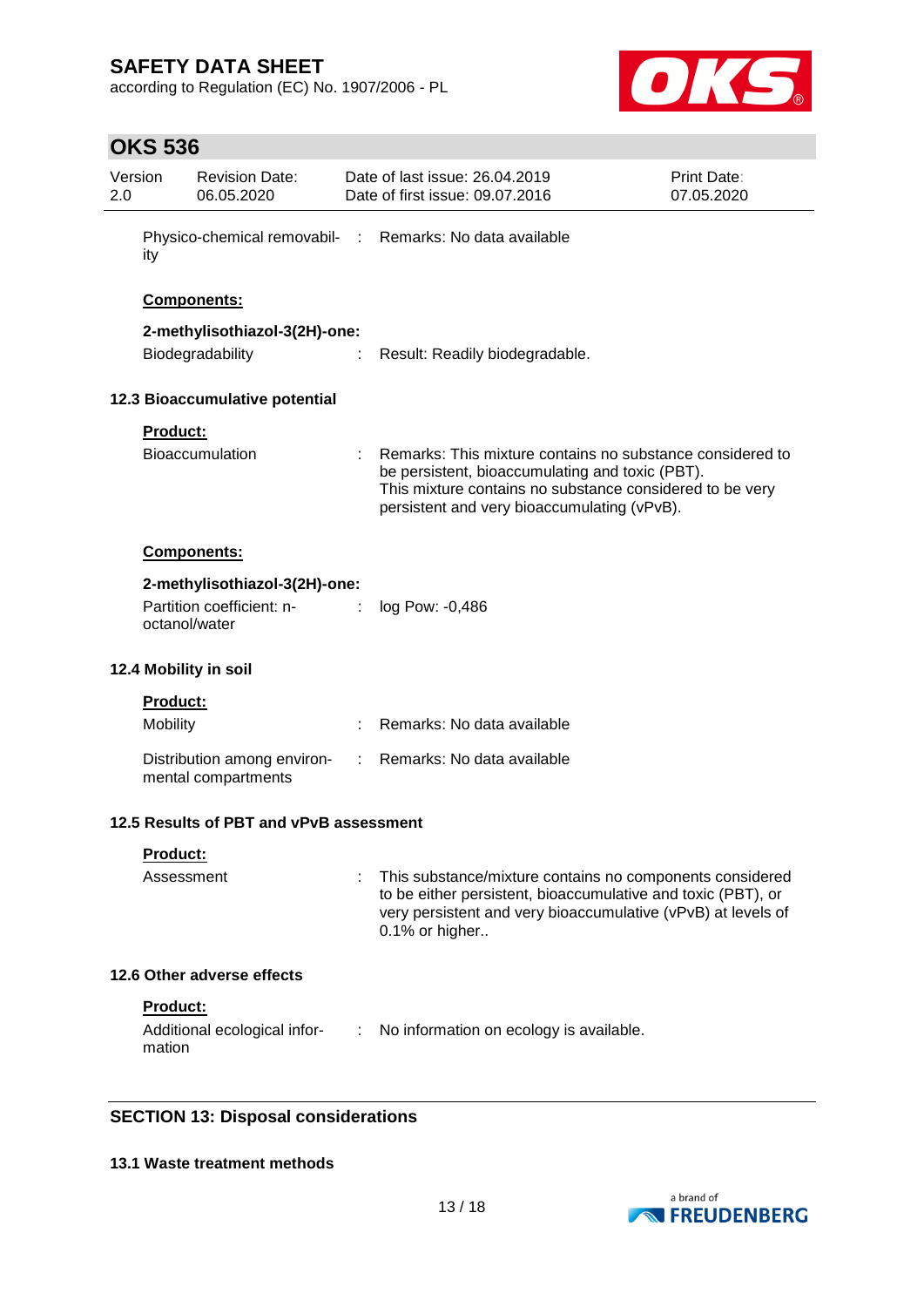according to Regulation (EC) No. 1907/2006 - PL



# **OKS 536**

| Version<br>2.0 |            | <b>Revision Date:</b><br>06.05.2020 |                                                                                                                                                                                                                    | Date of last issue: 26.04.2019<br>Date of first issue: 09.07.2016                                                                                                      | Print Date:<br>07.05.2020 |  |
|----------------|------------|-------------------------------------|--------------------------------------------------------------------------------------------------------------------------------------------------------------------------------------------------------------------|------------------------------------------------------------------------------------------------------------------------------------------------------------------------|---------------------------|--|
|                | Product    |                                     | The product should not be allowed to enter drains, water<br>courses or the soil.<br>Do not dispose of with domestic refuse.<br>Dispose of as hazardous waste in compliance with local and<br>national regulations. |                                                                                                                                                                        |                           |  |
|                |            |                                     |                                                                                                                                                                                                                    | Waste codes should be assigned by the user based on the<br>application for which the product was used.                                                                 |                           |  |
|                |            | Contaminated packaging              |                                                                                                                                                                                                                    | Packaging that is not properly emptied must be disposed of as<br>the unused product.<br>Dispose of waste product or used containers according to<br>local regulations. |                           |  |
|                |            |                                     |                                                                                                                                                                                                                    | The following Waste Codes are only suggestions:                                                                                                                        |                           |  |
|                | Waste Code |                                     |                                                                                                                                                                                                                    | : unused product<br>12 01 09*, machining emulsions and solutions free of halo-<br>gens                                                                                 |                           |  |
|                |            |                                     |                                                                                                                                                                                                                    | uncleaned packagings<br>15 01 10, packaging containing residues of or contaminated<br>by hazardous substances                                                          |                           |  |

## **SECTION 14: Transport information**

#### **14.1 UN number**

| <b>ADR</b>                      |   | Not regulated as a dangerous good |
|---------------------------------|---|-----------------------------------|
| <b>IMDG</b>                     | t | Not regulated as a dangerous good |
| IATA                            |   | Not regulated as a dangerous good |
| 14.2 UN proper shipping name    |   |                                   |
| <b>ADR</b>                      |   | Not regulated as a dangerous good |
| <b>IMDG</b>                     | t | Not regulated as a dangerous good |
| <b>IATA</b>                     |   | Not regulated as a dangerous good |
| 14.3 Transport hazard class(es) |   |                                   |
| <b>ADR</b>                      |   | Not regulated as a dangerous good |
| <b>IMDG</b>                     | t | Not regulated as a dangerous good |
| <b>IATA</b>                     |   | Not regulated as a dangerous good |
| 14.4 Packing group              |   |                                   |
| <b>ADR</b>                      | t | Not regulated as a dangerous good |
| <b>IMDG</b>                     |   | Not regulated as a dangerous good |

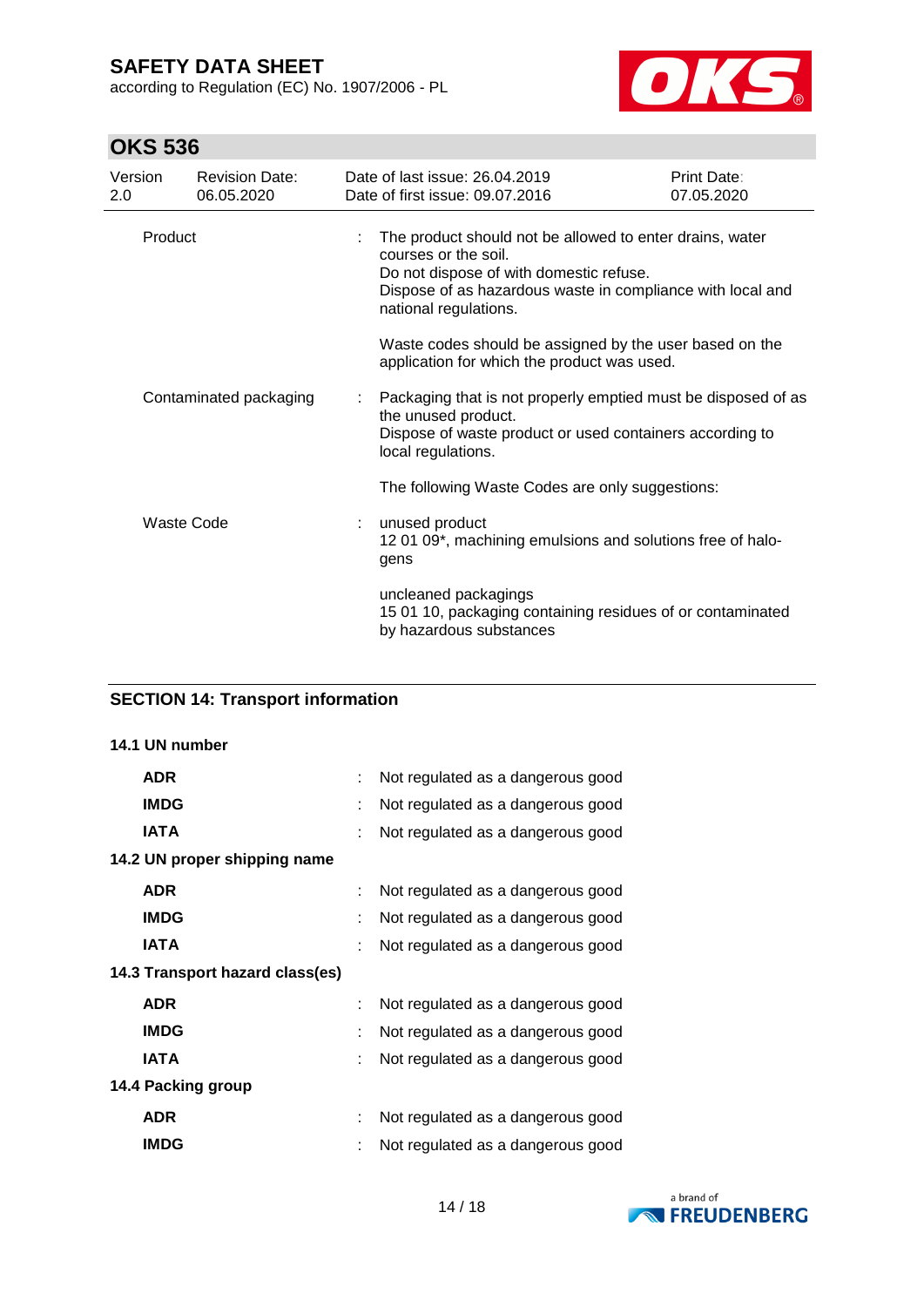according to Regulation (EC) No. 1907/2006 - PL



# **OKS 536**

| Version<br>2.0 | <b>Revision Date:</b><br>06.05.2020 | Date of last issue: 26.04.2019<br><b>Print Date:</b><br>07.05.2020<br>Date of first issue: 09.07.2016 |  |
|----------------|-------------------------------------|-------------------------------------------------------------------------------------------------------|--|
|                |                                     |                                                                                                       |  |
|                | <b>IATA (Cargo)</b>                 | Not regulated as a dangerous good                                                                     |  |
|                | <b>IATA (Passenger)</b>             | Not regulated as a dangerous good                                                                     |  |
|                | <b>14.5 Environmental hazards</b>   |                                                                                                       |  |
|                | <b>ADR</b>                          | Not regulated as a dangerous good                                                                     |  |
|                | <b>IMDG</b>                         | Not regulated as a dangerous good                                                                     |  |
|                | <b>IATA (Passenger)</b>             | Not regulated as a dangerous good                                                                     |  |
|                | <b>IATA (Cargo)</b>                 | Not regulated as a dangerous good                                                                     |  |
|                | 14.6 Special precautions for user   |                                                                                                       |  |
|                | Not applicable                      |                                                                                                       |  |
|                |                                     | 14.7 Transport in bulk according to Annex II of Marpol and the IBC Code                               |  |
|                | Remarks                             | Not applicable for product as supplied.                                                               |  |

## **SECTION 15: Regulatory information**

### **15.1 Safety, health and environmental regulations/legislation specific for the substance or mixture**

| REACH - Candidate List of Substances of Very High<br>Concern for Authorisation (Article 59).                                                                                 |    | This product does not contain sub-<br>stances of very high concern (Regu-<br>lation (EC) No 1907/2006 (REACH),<br>Article 57). |
|------------------------------------------------------------------------------------------------------------------------------------------------------------------------------|----|--------------------------------------------------------------------------------------------------------------------------------|
| REACH - List of substances subject to authorisation<br>(Annex XIV)                                                                                                           |    | Not applicable                                                                                                                 |
| Regulation (EC) No 1005/2009 on substances that de-<br>plete the ozone layer                                                                                                 | ÷. | Not applicable                                                                                                                 |
| Regulation (EU) 2019/1021 on persistent organic pollu-<br>tants (recast)                                                                                                     | ÷. | Not applicable                                                                                                                 |
| Regulation (EC) No 649/2012 of the European Parlia-<br>ment and the Council concerning the export and import<br>of dangerous chemicals                                       | ÷  | Not applicable                                                                                                                 |
| REACH - Restrictions on the manufacture, placing on<br>the market and use of certain dangerous substances,<br>preparations and articles (Annex XVII)                         |    | Conditions of restriction for the fol-<br>lowing entries should be considered:<br>Number on list 3                             |
| Seveso III: Directive 2012/18/EU of the European Parliament and of the Council on the control of<br>major-accident hazards involving dangerous substances.<br>Not applicable |    |                                                                                                                                |
| Volatile organic compounds<br>÷<br>Not applicable                                                                                                                            |    | Directive 2010/75/EU of 24 November 2010 on industrial<br>emissions (integrated pollution prevention and control)              |

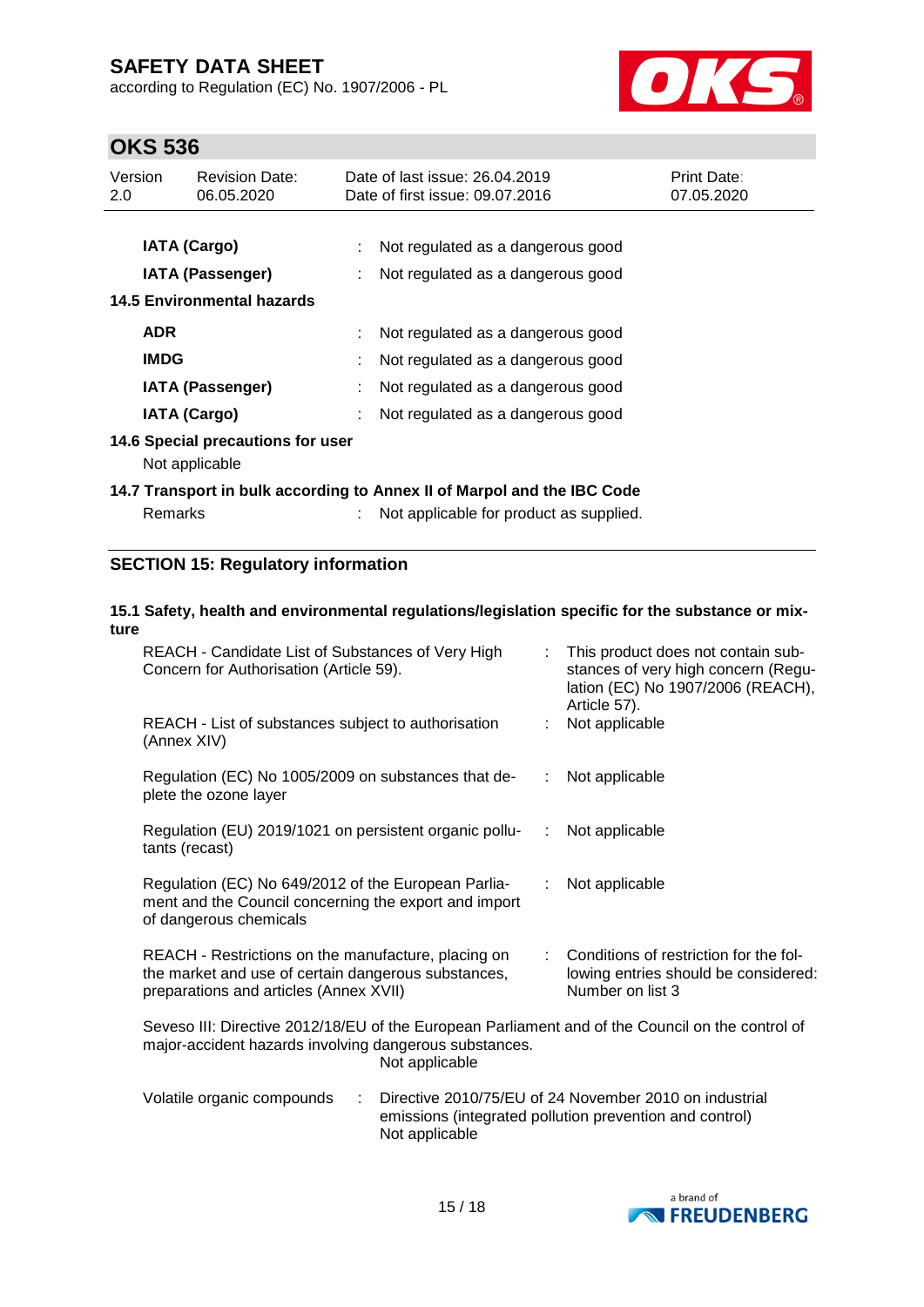according to Regulation (EC) No. 1907/2006 - PL



## **OKS 536**

| Version | Revision Date: | Date of last issue: 26.04.2019  | <b>Print Date:</b> |
|---------|----------------|---------------------------------|--------------------|
| 2.0     | 06.05.2020     | Date of first issue: 09.07.2016 | 07.05.2020         |

### **Other regulations:**

Take note of Directive 94/33/EC on the protection of young people at work or stricter national regulations, where applicable.

Act of 25 February 2011 on the Chemical Substances and Their Mixtures (consolidated text Dz. U. 2015, item 1203).

Regulation (EC) No 1272/2008 of the European Parliament and of the Council of 16 December 2008 on classification, labelling and packaging of substances and mixtures, amending and repealing Directives 67/548/EEC and 1999/45/EC, and amending Regulation (EC) No 1907/2006 (Official Journal of the European Union L 353 from 31.12.2008) with further adaptation to technical progress (ATP 1-7).

Regulation (EC) No 1907/2006 of the European Parliament and of the Council of 18 December 2006 concerning the Registration, Evaluation, Authorisation and Restriction of Chemicals (REACH), establishing a European Chemicals Agency, amending Directive 1999/45/EC and repealing Council Regulation (EEC) No 793/93 and Commission Regulation (EC) No 1488/94 as well as Council Directive 76/769/EEC and Commission Directives 91/155/EEC, 93/67/EEC, 93/105/EC and 2000/21/EC (Official Journal of the European Union L 396 from 30.12.2006, as amended).

Commission Regulation (EU) 2015/830 of 28 May 2015 amending Regulation (EC) No 1907/2006 of the European Parliament and of the Council on the Registration, Evaluation, Authorisation and Restriction of Chemicals (REACH)

Ordinance of the Minister of Health of 10 August 2012 concerning the criteria and procedure of classification of chemical substances and their mixtures (consolidated text Dz. U. of 2015., pos. 208).

Ordinance of the Minister of Economy, Labour and Social Policy of 21st December 2005 concerning the basic requirements for personal protective equipment (Dz. U. Nr. 259, item 2173). Ordinance of the Minister of Labour and Social Policy of 12 June 2018 concerning the highest allowable concentrations and levels of the agents harmful for health in the workplace (Dz.U 2018 pos 1286).

Ordinance of the Minister of Health of 2nd February 2011 concerning tests and measurement of agents harmful for health in the workplace (Dz. U. Nr. 33, item 166).

Ordinance of the Minister of Health of 30th December 2004 on the health and safety of workers related to chemical agents at work (Dz. U. from 2005, Nr. 11, item 86, as amended).

Act of 14 December 2012. on Waste (Journal of Laws of 2013. pos. 21, as amended). Act of 13 June 2013. On packaging and packaging waste Journal. U. of 2013. Item. 888, as amended).

Ordinance of the Minister of Environment of 9th December 2014 on Waste Catalog (Dz. U. 2014 item 1923).

Ordinance of the Minister of Environment on the requirements for carrying out the process of thermal treatment of waste and how to deal with waste produced in the process. (Dz. U. of 2016., Pos. 108)

Act of 19 August 2011 on transport of dangerous goods (Dz. U. Nr. 227, item 1367, as amended).

Government Statement of 26 July 2005 on enforcing of changes Annexes A and B of European Agreement concerning international transport of dangerous goods by road (ADR) (Dz. U. Nr. 178, item 1481, as amended).

Ordinance of the Minister of Health of 20th April 2012 concerning labeling of containers of dangerous substances and dangerous mixtures and some mixtures ((consolidated text) Dz. U. z 2015 nr. 0 poz. 450).

Ordinance of the Minister of Health of 11th June 2012 concerning categories of dangerous substances and dangerous mixtures for which containers must be fitted with child-resistant fastenings and a tactile warning of danger (Dz. U. from 2012, item 688 as amended).

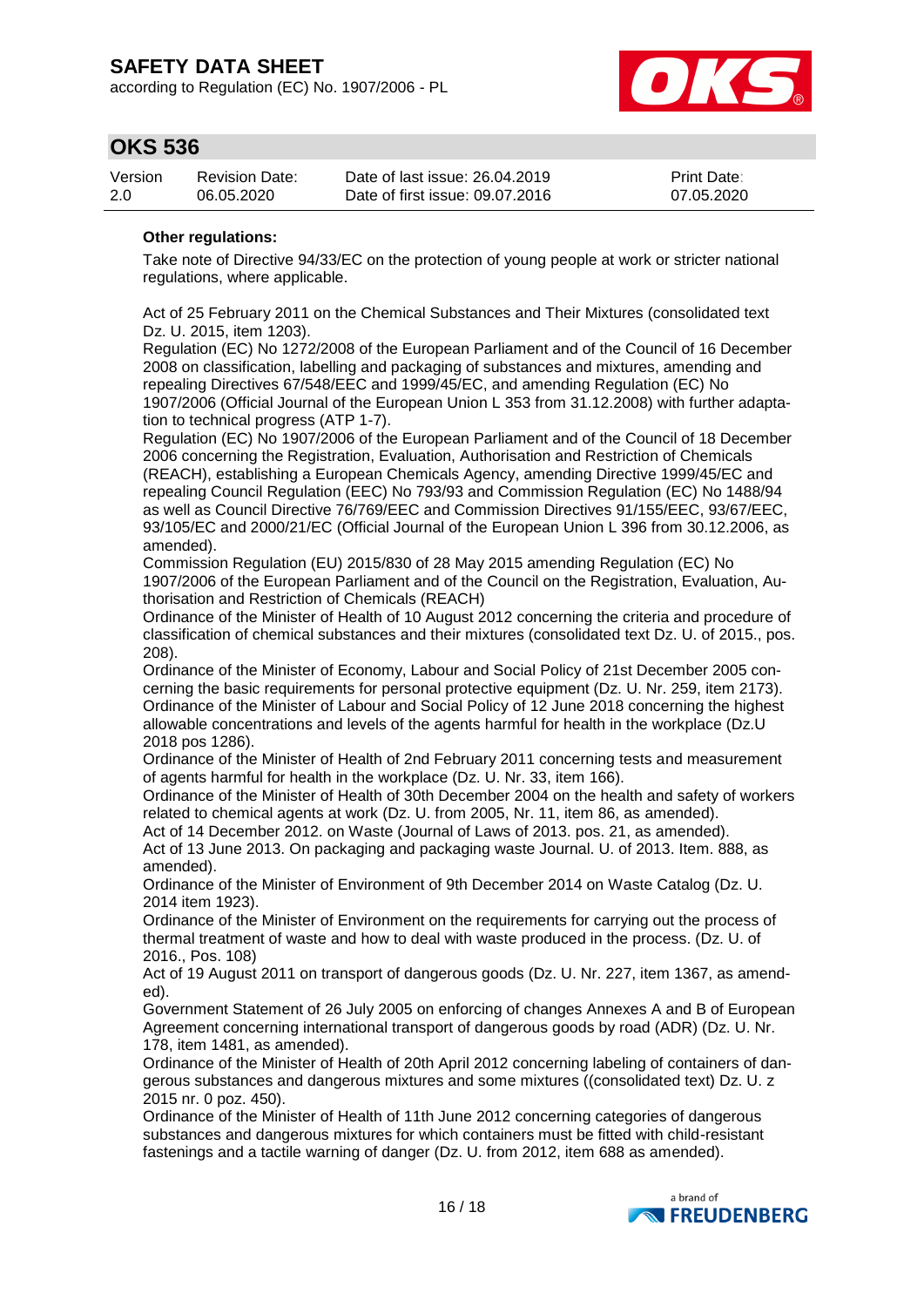according to Regulation (EC) No. 1907/2006 - PL



## **OKS 536**

| Version | <b>Revision Date:</b> | Date of last issue: 26.04.2019  | <b>Print Date:</b> |
|---------|-----------------------|---------------------------------|--------------------|
| 2.0     | 06.05.2020            | Date of first issue: 09.07.2016 | 07.05.2020         |

### **15.2 Chemical safety assessment**

This information is not available.

### **SECTION 16: Other information**

#### **Full text of H-Statements**

| : Toxic if swallowed.                                 |
|-------------------------------------------------------|
| Harmful if swallowed.                                 |
| $\therefore$ Toxic in contact with skin.              |
| Causes severe skin burns and eye damage.              |
| May cause an allergic skin reaction.                  |
| Causes serious eye damage.                            |
| Fatal if inhaled.                                     |
| May cause respiratory irritation.                     |
| Very toxic to aquatic life.                           |
| Very toxic to aquatic life with long lasting effects. |
|                                                       |

### **Full text of other abbreviations**

| PL OEL       | : Poland. Occupational exposure limits for airborne toxic sub- |
|--------------|----------------------------------------------------------------|
|              | stances                                                        |
| PL OEL / NDS | <b>Maximal Admissible Concentration</b>                        |

ADN - European Agreement concerning the International Carriage of Dangerous Goods by Inland Waterways; ADR - European Agreement concerning the International Carriage of Dangerous Goods by Road; AICS - Australian Inventory of Chemical Substances; ASTM - American Society for the Testing of Materials; bw - Body weight; CLP - Classification Labelling Packaging Regulation; Regulation (EC) No 1272/2008; CMR - Carcinogen, Mutagen or Reproductive Toxicant; DIN - Standard of the German Institute for Standardisation; DSL - Domestic Substances List (Canada); ECHA - European Chemicals Agency; EC-Number - European Community number; ECx - Concentration associated with x% response; ELx - Loading rate associated with x% response; EmS - Emergency Schedule; ENCS - Existing and New Chemical Substances (Japan); ErCx - Concentration associated with x% growth rate response; GHS - Globally Harmonized System; GLP - Good Laboratory Practice; IARC - International Agency for Research on Cancer; IATA - International Air Transport Association; IBC - International Code for the Construction and Equipment of Ships carrying Dangerous Chemicals in Bulk; IC50 - Half maximal inhibitory concentration; ICAO - International Civil Aviation Organization; IECSC - Inventory of Existing Chemical Substances in China; IMDG - International Maritime Dangerous Goods; IMO - International Maritime Organization; ISHL - Industrial Safety and Health Law (Japan); ISO - International Organisation for Standardization; KECI - Korea Existing Chemicals Inventory; LC50 - Lethal Concentration to 50 % of a test population; LD50 - Lethal Dose to 50% of a test population (Median Lethal Dose); MARPOL - International Convention for the Prevention of Pollution from Ships; n.o.s. - Not Otherwise Specified; NO(A)EC - No Observed (Adverse) Effect Concentration; NO(A)EL - No Observed (Adverse) Effect Level; NOELR - No Observable Effect Loading Rate; NZIoC - New Zealand Inventory of Chemicals; OECD - Organization for Economic Co-operation and Development; OPPTS - Office of Chemical Safety and Pollution Prevention; PBT - Persistent, Bioaccumulative and Toxic substance; PICCS - Philippines Inventory of Chemicals and Chemical Substances; (Q)SAR - (Quantitative) Structure Activity Relationship; REACH - Regulation (EC) No 1907/2006 of the European Parliament and of the Council concerning the Registration, Evalua-